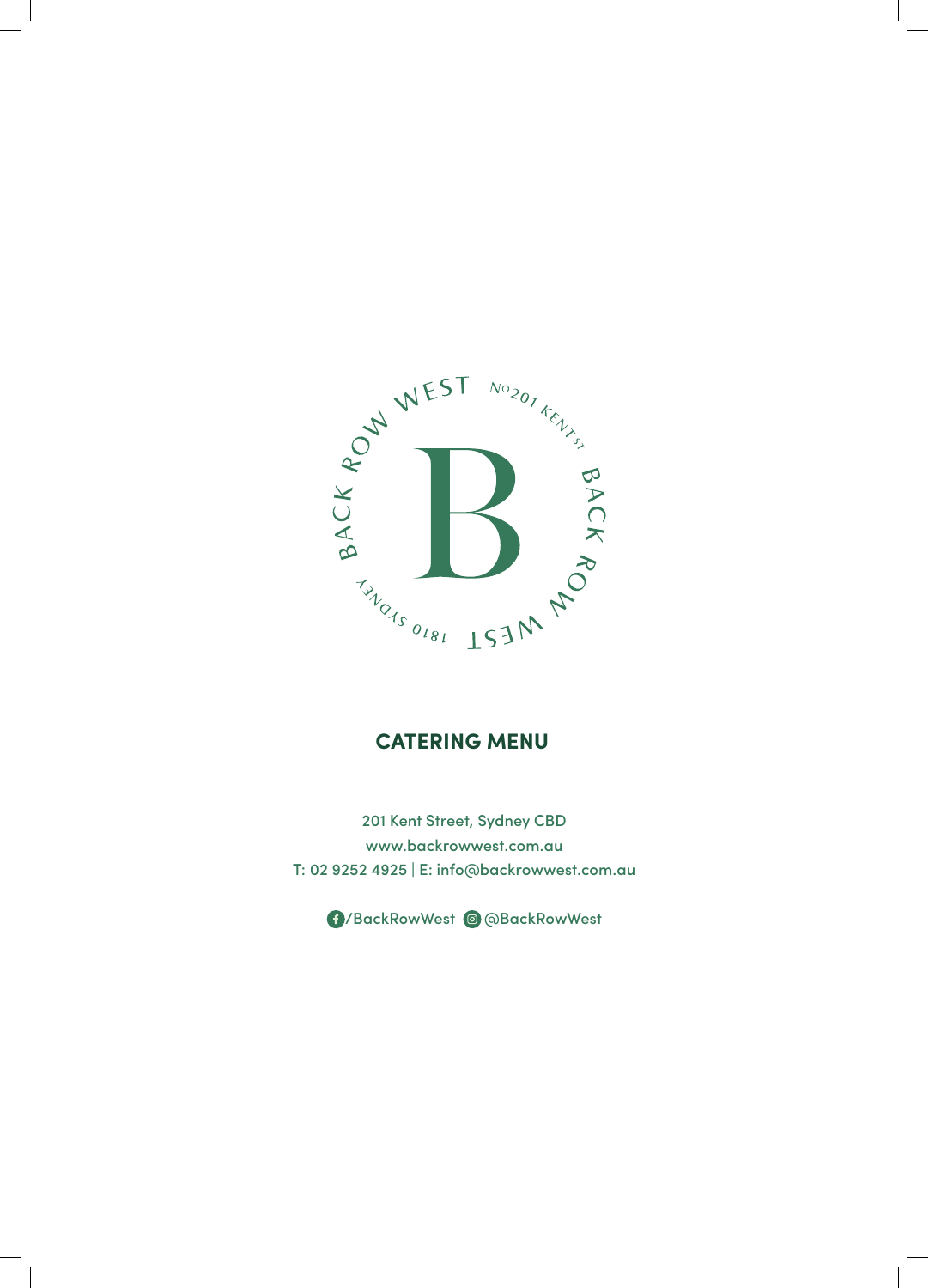## **BREAKFAST**

| <b>PLATTERS</b>                                                                                                                                                                                                                                                                                                                                 | QTY                                         | <b>BAKERY OPTIONS</b>                                                                                                                                     |                                            | QTY |  |
|-------------------------------------------------------------------------------------------------------------------------------------------------------------------------------------------------------------------------------------------------------------------------------------------------------------------------------------------------|---------------------------------------------|-----------------------------------------------------------------------------------------------------------------------------------------------------------|--------------------------------------------|-----|--|
| <b>MINI FRITTATA PLATTER</b><br>Smoked Bacon, Marinated Feta and Spinach<br>14 Pieces \$42 GF<br>(Vegetarian Options Available)                                                                                                                                                                                                                 |                                             | <b>Banana Bread</b><br>(GF available min 6 - \$32)                                                                                                        | \$6 ea / \$34 for 6                        |     |  |
| <b>FRITTATA PLATTER</b><br>Smoked Bacon, Marinated Feta and Spinach                                                                                                                                                                                                                                                                             |                                             | <b>Chocolate Croissants</b><br><b>Almond Croissants</b>                                                                                                   | \$6 ea / \$34 for 6<br>\$6 ea / \$34 for 6 |     |  |
| 12 Pieces \$75 GF<br>(Vegetarian Options Available)                                                                                                                                                                                                                                                                                             |                                             | <b>Plain Croissants</b>                                                                                                                                   | $$5$ ea / $$28 x 6$                        |     |  |
| <b>SLIDER PLATTER</b><br>• Bacon, Lettuce, Tomato<br>• Chipotle Scrambled Eggs and Smashed avocado                                                                                                                                                                                                                                              |                                             | <b>Danish</b><br>(Berry, Apricot, Custard)<br><b>Scones</b>                                                                                               | $$6$ ea / $$34 x 6$<br>$$4$ ea / $$22 x 6$ |     |  |
| · Smashed Avocado, Hummus, Rocket<br><b>12 Pieces \$60</b>                                                                                                                                                                                                                                                                                      |                                             | <b>Muffin - Chefs Daily bake</b>                                                                                                                          | $$5.5$ ea / $$30 x 6$                      |     |  |
| <b>SAVORY CROISSANTS PLATTER</b><br>• Smoked Ham and Tasty Cheese<br>• Tomato and Tasty Cheese<br><b>12 Pieces \$75</b>                                                                                                                                                                                                                         |                                             | <b>SEASONAL FRUIT SKEWERS</b><br><b>12 Pieces \$55</b>                                                                                                    |                                            |     |  |
| <b>MINI MUFFIN PLATTER</b><br>(Chocolate, Blueberry, Orange, apple)<br>12 Pieces \$40                                                                                                                                                                                                                                                           |                                             | HOT POCKETS \$7 each / \$40 for 6<br>*Ham and Cheese<br>*Spinach and Feta<br>*Cheese & Tomato                                                             |                                            |     |  |
| <b>FRUIT PLATTER</b>                                                                                                                                                                                                                                                                                                                            |                                             | *Toasted in a Tortilla Wrap                                                                                                                               |                                            |     |  |
| <b>Mixed Seasonal Fruit</b><br>\$10pp, Minimum 5 People                                                                                                                                                                                                                                                                                         |                                             | <b>BACON &amp; EGG BURGERS</b><br>Crispy Bacon, Free Range Egg, Cheese,<br>Bbq or Tomato Sauce on a Milk Bun                                              |                                            |     |  |
| <b>YOGHURT &amp; GRANOLA PLATTER</b><br>Our Own Toasted Granola, Low Fat Yoghurt<br>with Fresh Berries Served in Individual Jars<br><b>12 Serves \$70</b><br>Dairy Free Option (Coconut Yoghurt) 12 Serves \$82<br><b>BIRCHER MUSELI PLATTER</b><br>Toasted Museli, Low Fat Yoghurt,<br><b>Fresh Apple and Berries</b><br><b>12 Serves \$60</b> |                                             | \$10 Each<br><b>BREAKFAST WRAP</b><br>Soft Scrambled egg, Crispy Bacon, American Cheese,<br>Hash Brown, Rocket lettuce, Aioli, Soft Tortilla<br>\$13 Each |                                            |     |  |
|                                                                                                                                                                                                                                                                                                                                                 |                                             | <b>BREAKFAST BURRITO</b><br>Three Egg Whites, One Yolk, Spicy Chipotle, Avocado,<br>Baby Spinach, Black Beans, Tortilla                                   |                                            |     |  |
|                                                                                                                                                                                                                                                                                                                                                 |                                             | \$11 Each                                                                                                                                                 |                                            |     |  |
| <b>FRESHLY SQUEEZED JUICE</b>                                                                                                                                                                                                                                                                                                                   |                                             | 300ml \$7                                                                                                                                                 | <b>1L \$22</b>                             |     |  |
|                                                                                                                                                                                                                                                                                                                                                 | <b>VALENCIA ORANGE 100% Pressed Oranges</b> |                                                                                                                                                           |                                            |     |  |
| <b>BEETROOT</b>                                                                                                                                                                                                                                                                                                                                 | Apple, carrot, ginger, lime                 |                                                                                                                                                           |                                            |     |  |
| <b>DAILY GREENS</b>                                                                                                                                                                                                                                                                                                                             | Celery, apple, pear, silverbeet, ginger     |                                                                                                                                                           |                                            |     |  |
| <b>GINGERED APPLE</b>                                                                                                                                                                                                                                                                                                                           | Lemon, apple, ginger                        |                                                                                                                                                           |                                            |     |  |
| <b>SUBLIME PINE</b>                                                                                                                                                                                                                                                                                                                             | Pineapple, lime, mint, apple, lemon         |                                                                                                                                                           |                                            |     |  |
| <b>WATERMELON</b>                                                                                                                                                                                                                                                                                                                               | Apple, strawberry, lime                     |                                                                                                                                                           |                                            |     |  |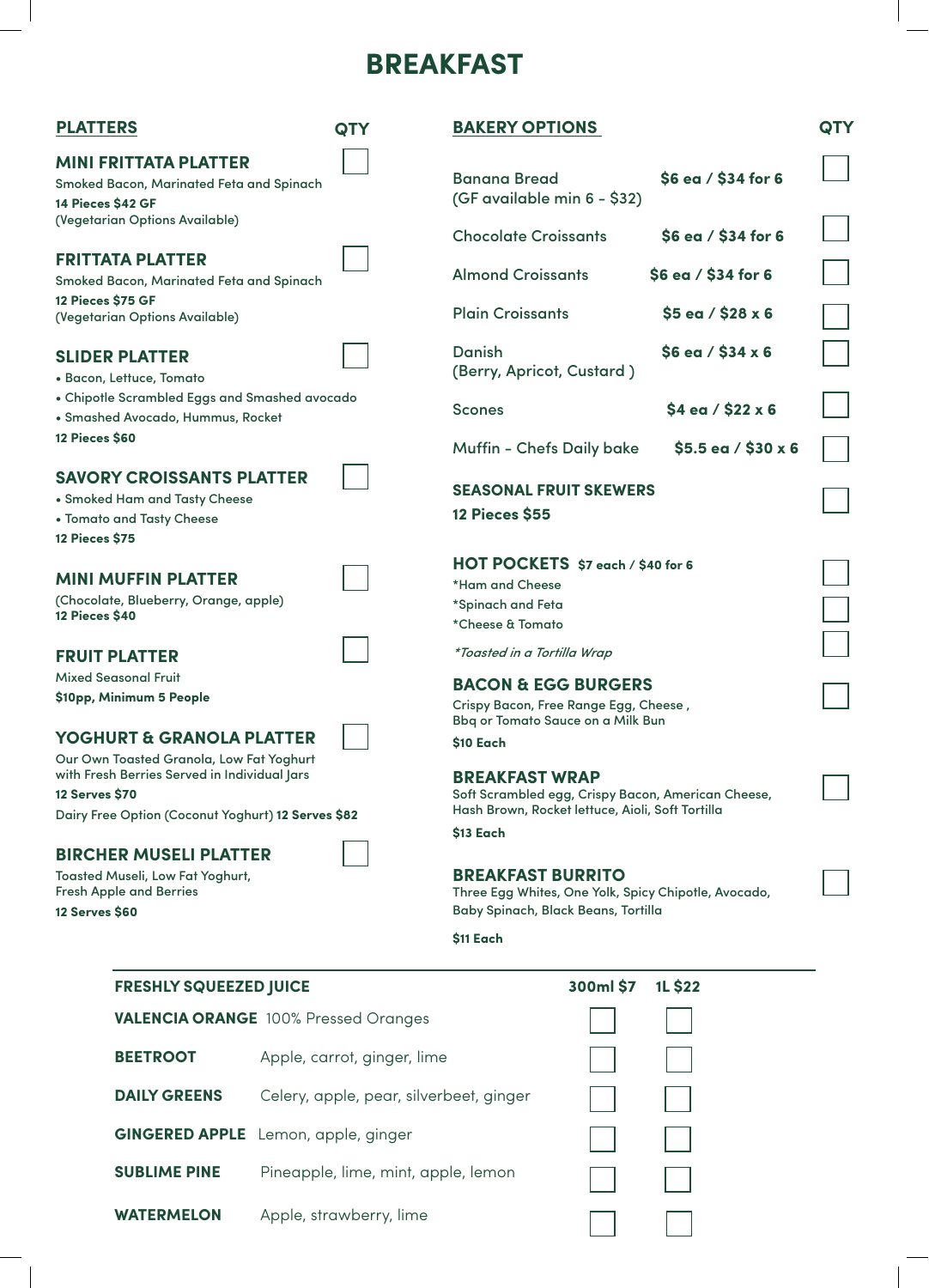# **LUNCH**

| <b>WRAPS</b><br>\$11 Each, Minimum Order 6                                                                                                                                             | OTY          | <b>SALADS</b>                                                                                                                                                                                                             | <b>QTY</b>          | OTY<br>Individual / Small Share / Large Share<br>1 person \$15 / 4-5ppl \$60 / 8-10ppl \$110 | <b>QTY</b> |
|----------------------------------------------------------------------------------------------------------------------------------------------------------------------------------------|--------------|---------------------------------------------------------------------------------------------------------------------------------------------------------------------------------------------------------------------------|---------------------|----------------------------------------------------------------------------------------------|------------|
| <b>Chicken Rainbow Wrap</b><br>Grilled Chicken Breast, Beetroot Hummus,<br>Spinach, Grated Carrot, Herb Mayo<br><b>Ham &amp; Cheese Wrap</b><br>Smoked Leg Ham, Swiss Cheese, Baby Cos |              | Crumbed Chicken Caesar<br><b>Crumbed Chicken Breast, Baby Cos</b><br>Lettuce, Crispy Bacon, Parmesan,                                                                                                                     |                     |                                                                                              |            |
| lettuce, Fresh Tomato and Dijon Aioli<br><b>Tuna &amp; Sweet Corn Wrap</b><br>Tuna, Sweet Corn, Mayo, Cracked<br>Black Pepper, Fresh Rocket Leaves, Cucumber<br>Tortilla wrap          |              | <b>Caesar Dressing</b><br><b>Spiced Chicken Bowl</b><br>Roast Chicken breast, Charred Carrot,<br>Chickpeas, Kale, mint, freekah,<br>Apricots, Hummus, baby spinach                                                        |                     |                                                                                              |            |
| <b>Roasted Cauliflower</b><br>Turmeric Roasted Cauliflower, Chickpeas,<br>Labneh, Sumac, Spinach and Gremolata,<br><b>Tortilla Wrap</b>                                                |              | <b>Balsamic Vinaigrette</b><br><b>Roasted Pumpkin</b><br>Roasted Pumpkin, Rocket Lettuce,<br>Danish Feta, Toasted Walnuts, Baby<br>Spinach, Olive Oil                                                                     |                     |                                                                                              |            |
| <b>Crumbed Chicken</b><br>Panko Crumbed Breast chicken, Tomoto,<br>American cheese, Crisp lettuce, Sweet Chilli,<br><b>Tortilla Wrap</b>                                               |              | <b>Vegan Salad Bowl</b><br>Chick Pea Falafel, Avocado, Quinoa,<br>Beetroot Hummus, Cucumber, Kale,                                                                                                                        |                     |                                                                                              |            |
| <b>Roast Chicken Pesto</b><br>Roast Chicken Breast, Tomato, Feta cheese,<br>Pesto Mayo, Tortilla Wrap                                                                                  |              | Roasted Cauliflower, Balsamic Vinegar<br><b>Grilled Chicken Greek Salad</b><br>Cherry Tomatoes, Spanish Onion,                                                                                                            |                     |                                                                                              |            |
| <b>Chick Pea Falafel</b><br>Lettuce, Tomato, Chickpea Falafel, Cucumber<br>Labnah, Tortilla Wrap<br><b>CHEESE BURGER SLIDER PLATTER</b><br>Wagyu Beef Patty, American Cheese, Lettuce, |              | <b>Black Olives, Pickled Peppers, Cos Lettuce</b><br>Feta, Cucmber, oregano, Olive Oil<br><b>CRUMBED CHICKEN BOX</b><br><b>Crumbed Chicken Breast with Sweet Chilli</b><br>Aioli and Fresh Lemon Wedges<br>14 pieces \$50 |                     |                                                                                              |            |
| Tomato, Tomato Ketchup and Mustard<br><b>12 Pieces \$80</b><br><b>CRUMBED CHICKEN</b>                                                                                                  |              | <b>CHARCUTERIE PLATTER</b><br>Selection of Sliced Hand Crafted Charcutiere,<br><b>Cornichon's, Lavosh and Marinated Olives</b><br>\$12pp, Minimum 6 ppl                                                                   |                     |                                                                                              |            |
| <b>SLIDER PLATTER</b><br>Crumbed Chicken Breast, Lettuce, Tomato,<br>Our Own Smoky BBQ Sauce<br><b>12 Pieces \$75</b>                                                                  |              | <b>CHEESE PLATTER</b><br>Selection of Artisan Cheese, Lavosh, Cornichon's,<br><b>Marinated Olives and Quince Paste</b><br>\$15pp, Minimum 6 ppl                                                                           |                     |                                                                                              |            |
| <b>SOFT DRINKS</b><br>QTY                                                                                                                                                              | <b>WATER</b> | <b>QTY</b>                                                                                                                                                                                                                | <b>COFFEE / TEA</b> | <b>QTY</b>                                                                                   |            |
| <b>COKE \$4</b>                                                                                                                                                                        |              | \$3.5<br><b>STILL WATER 600ml</b>                                                                                                                                                                                         | <b>FLAT WHITE</b>   | \$4                                                                                          |            |
| <b>COKE ZERO \$4</b>                                                                                                                                                                   |              | <b>SANTA VITTORIA 250ml</b><br><b>S4</b>                                                                                                                                                                                  | <b>CAPPUCINO</b>    | \$4                                                                                          |            |
| <b>DIET COKE \$4</b>                                                                                                                                                                   |              | <b>SANTA VITTORIA 500ml \$7</b>                                                                                                                                                                                           | <b>LATTE</b>        | \$4                                                                                          |            |
| <b>SPRITE \$4</b>                                                                                                                                                                      |              |                                                                                                                                                                                                                           | <b>PICOLLO</b>      |                                                                                              | \$4        |
| <b>GINGER BEER \$4</b>                                                                                                                                                                 |              |                                                                                                                                                                                                                           | <b>LONG BLACK</b>   | \$4                                                                                          |            |

**LEMON, LIME & BITTERS \$4** 

**BLACK TEA** \$4 **WHITE TEA \$4**